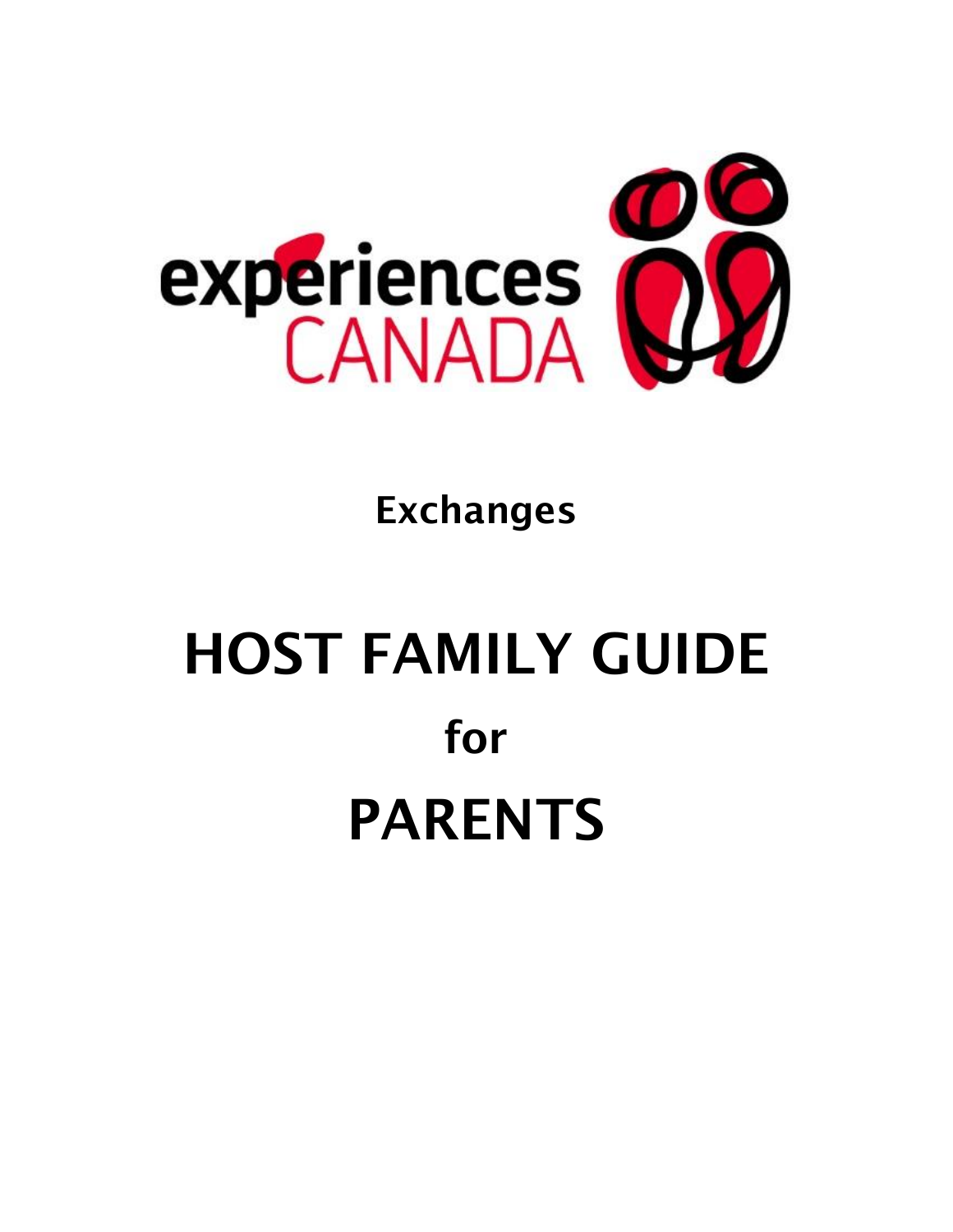

Host families are considered one of the most important components of the EXPERIENCES CANADA Exchanges program. To welcome a youth participant into your home and into your family life is a very generous gesture. EXPERIENCES CANADA thanks you for accepting to be a host family.

Please remember that you are welcome to seek support in your role as a host family and that your main responsibility is to provide a safe and enjoyable experience to your guest.

# MANDATORY POLICE CHECK

All volunteers and adults 18 years of age and older who are living in the host family household are required to provide clear police record and vulnerable sector checks. The police record checks are in addition to the existing screening processes.

# BEFORE YOUR EXCHANGE STUDENT ARRIVES

Before the exchange begins, it is a good idea to write or call the youth participant you will be hosting and his or her family. Sending pictures, a video of your home and family, or Skyping is a good way to describe your living situation, family members and their interests. Making contact ahead of time will help to alleviate some of the shyness or discomfort your visitor may feel. It will also make their family more comfortable letting their child travel away from home.

# YOUR HOME

Show your visitor around your home: kitchen, bathroom, his or her bedroom. Establish any ground rules you may have about the use of the telephone, bathroom facilities, tidying up, etc. Explain your family customs concerning chores and if they will be expected to help. If you live on a farm, tour the operation and explain all of the dangers with machinery, livestock, etc.

# SLEEPING ARRANGEMENTS

Sharing a room with the host brother or sister is fine, however they must be of the same gender as the visitor. The visitor must also have his or her own bed and a place, such as drawers, shelves or closet space, to put their personal belongings.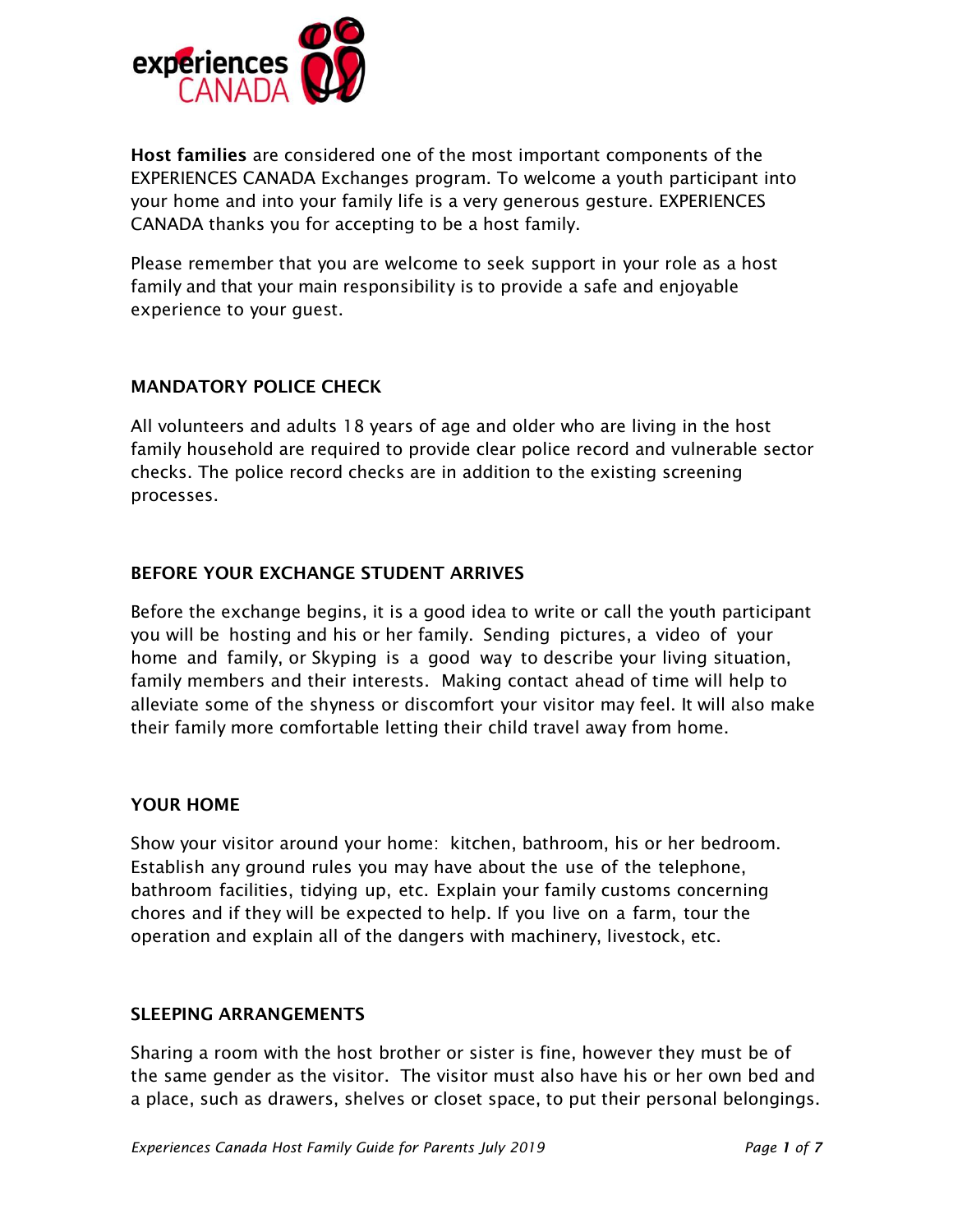

# FOOD

As a host, it is your responsibility to provide all meals for your visitor. If you do not have set meal times, explain this to your visitor. Please be aware that not all participants may be experienced in preparing their own meals - find out the comfort level of the participant in this regard. If your own children are allowed to help themselves to snacks, encourage your visitor to do likewise. Please be aware of any food allergies or intolerances of your visitor.

# **ACTIVITIES**

Do not arrange for your visitor to be on the road all of the time. Remember that he or she is on an educational exchange visit, not a holiday sightseeing tour. Living as a member of the family will mean a great deal to him or her and the visitor expects to be part of your way of life.

# SUPERVISION IN THE HOME

EXPERIENCES CANADA's policy is that adult supervision in the home is mandatory. Youth should not be left alone during the day. If both parents are working or are not available during the day, there should be another adult home. There must be adult supervision in the evening.

# MONEY - Who Pays for What?

Consider your visitor as a family member. All meals are to be provided by the host family, even when eating out. If you go out as a family, you should pay for admission fees, tickets, etc. as you would for your own children. However, if your visitor goes out with the group or with others (e.g. to a movie or other kind of entertainment), he or she should pay his or her own way.

# SPENDING MONEY

Youth participants will bring some spending money with them. They will probably bring a combination of cash or a debit card. Make sure they do not carry around all of their money. Give them a safe place in your home where they can leave it. They can also leave other valuables in that safe place.

*Experiences Canada Host Family Guide for Parents July 2019 Page 2 of 7*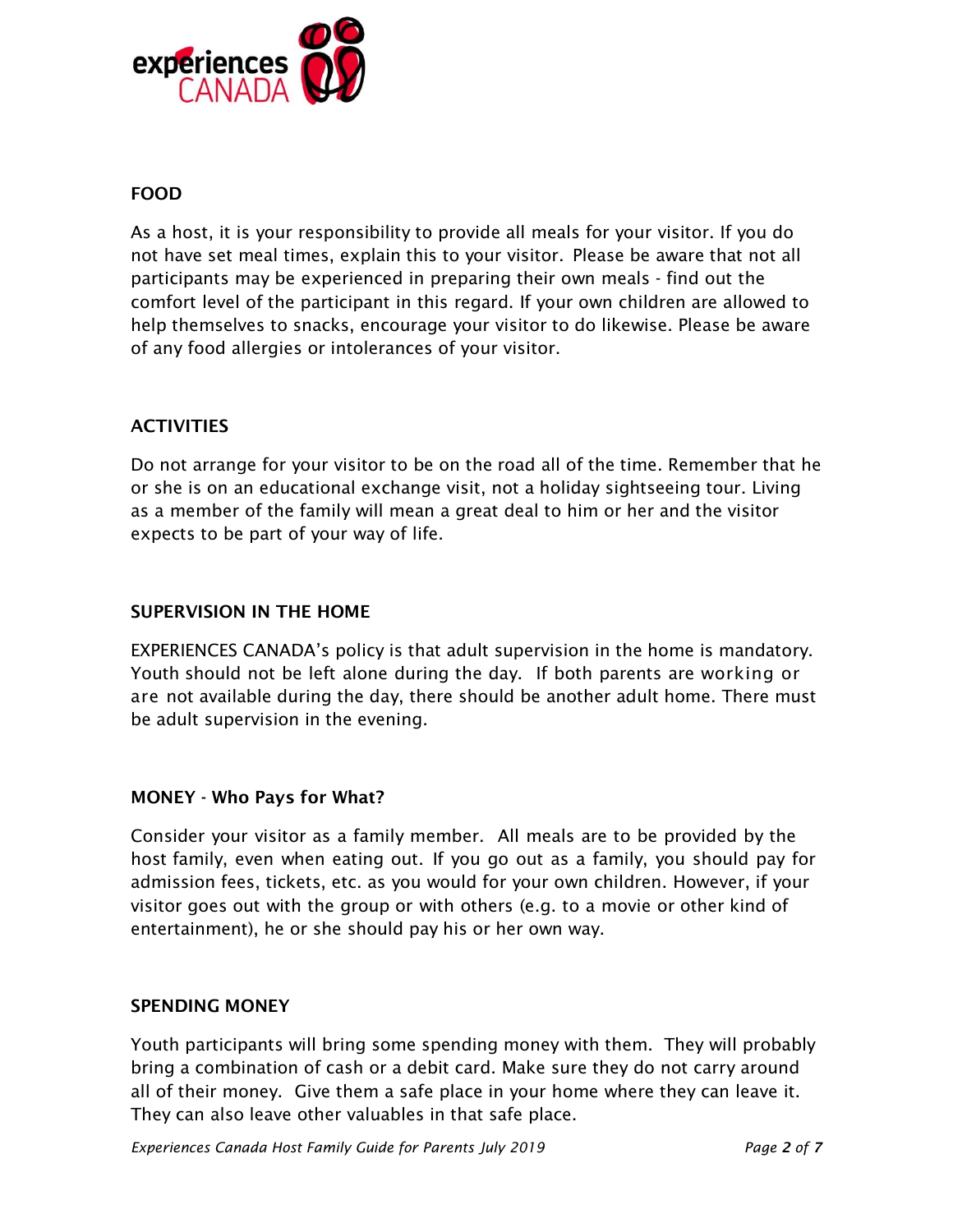

# FAMILY TRIPS

If you are planning a family trip away from the home, please notify your Group Organizer. It is important that the participant be reachable in case of an emergency. Please note that EXPERIENCES CANADA does not allow travel outside of the country during the exchange. All activities with the host group and host family must take place in Canada.

# EXTRACURRICULAR ACTIVITIES

Any activities that your visitor wishes to undertake outside your home should only be permitted with your consent and in the company of a member of your family. Please note that EXPERIENCES CANADA does not allow alterations from the program, including visiting friends or relatives, as modifications distract from the objectives of the program.

# **SAFETY**

Follow the same safety precautions with your visiting guest that you would with your own child. It is important that host families, chaperones and anyone assisting in activities take every normal precaution to prevent mishaps from occurring.

# MEDICAL ISSUES

Your Group Organizer will provide you with any relevant medical Information and treatment for the youth participant you will be hosting. This should outline medical history, current conditions you should be aware of, medication currently being taken and emergency phone number for the participant's parents or legal guardian. If your visitor becomes ill or has an accident, do not hesitate to seek medical attention. Take them to a clinic or hospital for treatment and call your Group Organizer immediately. Please keep the following phone numbers close at hand for quick reference:

- Group Organizer
- Parent/Guardian of participant
- EXPERIENCES CANADA during business hours : 1-800-387-3832
- EXPERIENCES CANADA 24-hour emergency # : 1-888-737-2410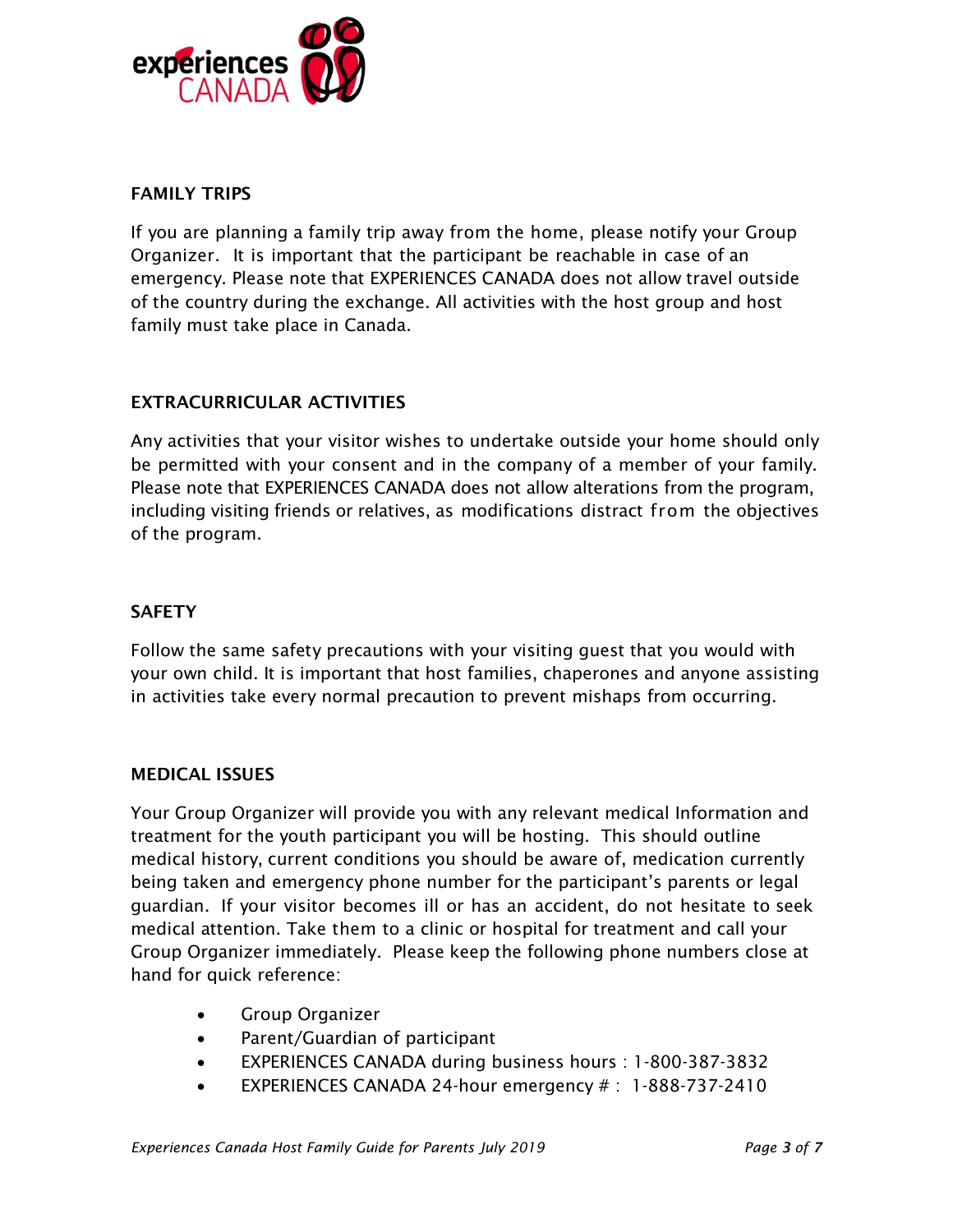

In the event of an incident or accident, the Group Organizer needs to inform EXPERIENCES CANADA promptly, most particularly if the incident or accident involves the police or local authorities.

# REIMBURSEMENT FOR MEDICAL EXPENSES

If you have to pay for any of your guest's medical expenses which are due to an accident and are not covered under his or her provincial health care and private insurance coverage, please collect and keep the following information:

- name and address of the youth injured;
- nature of the accident;
- original report from the emergency clinic and/or ambulance;
- name and address of attending physician;
- $\bullet$  original receipt(s) and
- Name and address of the person who paid the medical expenses.

Contact your Group Organizer to obtain a claim form from EXPERIENCES CANADA's Group Accident Insurance Plan.

# RELIGION

If your family attends religious services, invite your visitor to attend with you. However, please respect the fact that the participant may not be of the same faith or may not wish to participate.

# MEDIA INQUIRIES

Given that some incidents or accidents may become public knowledge and/or of interest to the media, it is imperative that you inform your Group Organizer and/or EXPERIENCES CANADA of any incident or accident. Please direct all inquiries from the media to the Executive Director of EXPERIENCES CANADA, Deborah Morrison, at (613)727-3832 ext. 210 or 613-794-2017.

# DISCLOSURE OF CHILD ABUSE OR OTHER INAPPROPRIATE BEHAVIOUR

You have an obligation to promptly report any abuse or suspected abuse if you believe that the youth participant may be in need of protection. If a participant discloses to you an incidence of child abuse or some other inappropriate

*Experiences Canada Host Family Guide for Parents July 2019 Page 4 of 7*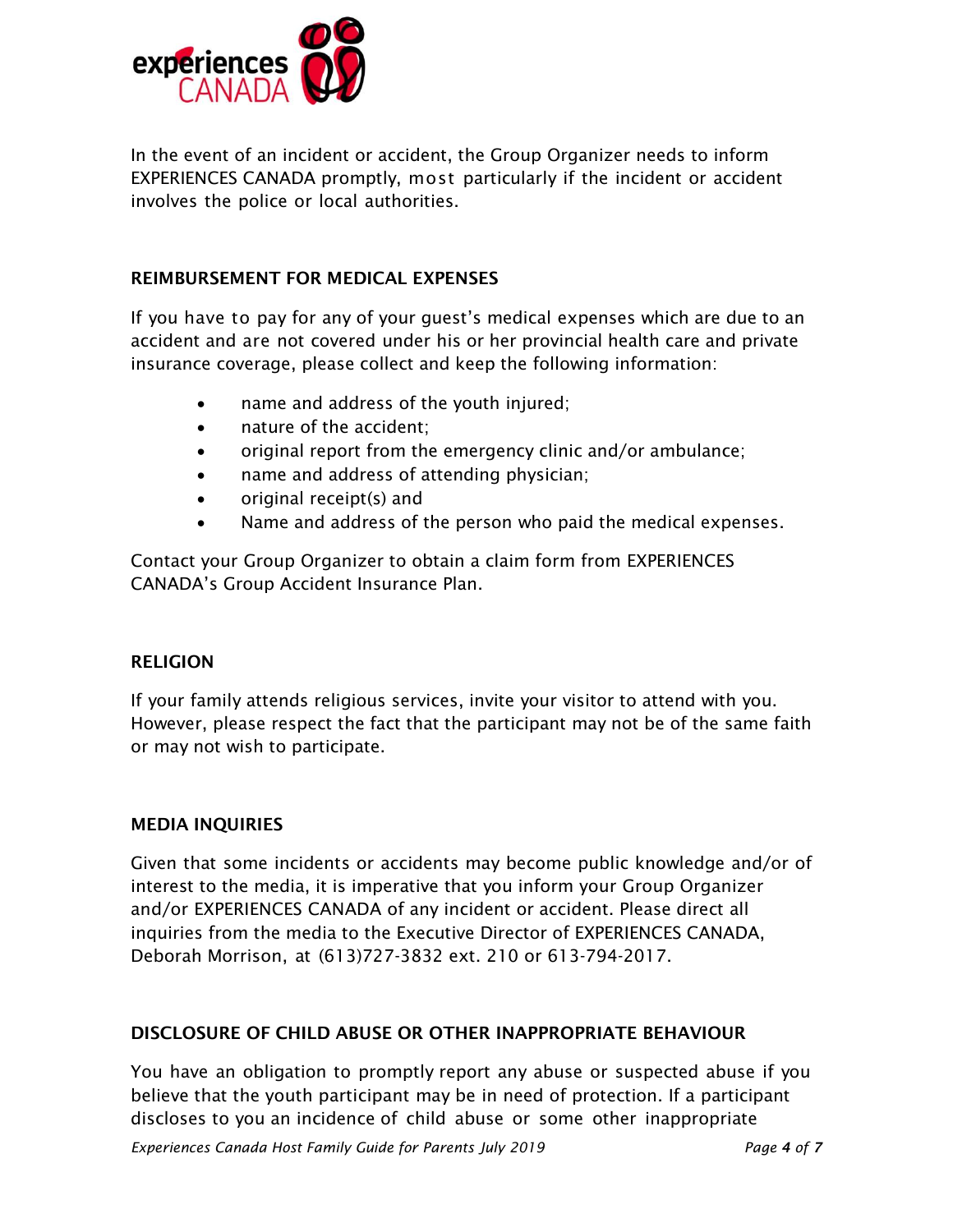

behaviour towards them or someone else, contact the local Child and Family Services agency or your closest office of the R.C.M.P. or provincial police, as well as your Group Organizer and/or EXPERIENCES CANADA. You do not have to prove that child abuse has taken place; that is the responsibility of the investigating authorities.

Inform the youth participant of the action you will take. It is important to be supportive and ensure the referral is followed up. Be ready to listen and have an attitude of openness so that participants will feel comfortable in sharing sensitive information with you, if necessary.

# **CONCERNS**

If you have any concerns about your visitor during the homestay, do not hesitate to contact your Group Organizer. It is not unusual that your visitor may experience some homesickness. Try to keep the youth involved in your day-today activities and be as supportive as possible. If the homesickness persists and the participant is still withdrawn, call your Group Organizer.

If the behaviour of your visitor is not acceptable (i.e. talking back, rudeness, unwillingness to participate, etc.), call your Group Organizer to explain the situation. You are the host for the participant but do not have to tolerate inappropriate behaviour. If the situation is not resolvable, you can request to have the delegate removed from your home.

It is important that the youth feels comfortable and safe while away from home. If a participant does not feel comfortable or safe in their environment, they have the right to ask to be moved and placed in another home. The decision to do this will be taken by the Group Organizer. The participant's reasons will be evaluated and moving homes will not be undertaken for frivolous reasons. Please respect the decision taken by your Group Organizer if this situation does arise. Please do not deprive your own child of the opportunity to continue to participate in the exchange if their twin has been moved to another home. They have worked hard toward making this exchange happen and deserve to see it through.

# BREACH OF PROGRAM RULES

Youth participants have signed an agreement that they will refrain from alcohol, illegal drugs, vandalism, non-participatory or destructive behaviour and leaving premises without permission. A breach of any of these rules may result in the youth being sent home at their expense. If you suspect that any of the above rules have been broken but are not completely sure, do not accuse as you could

*Experiences Canada Host Family Guide for Parents July 2019 Page 5 of 7*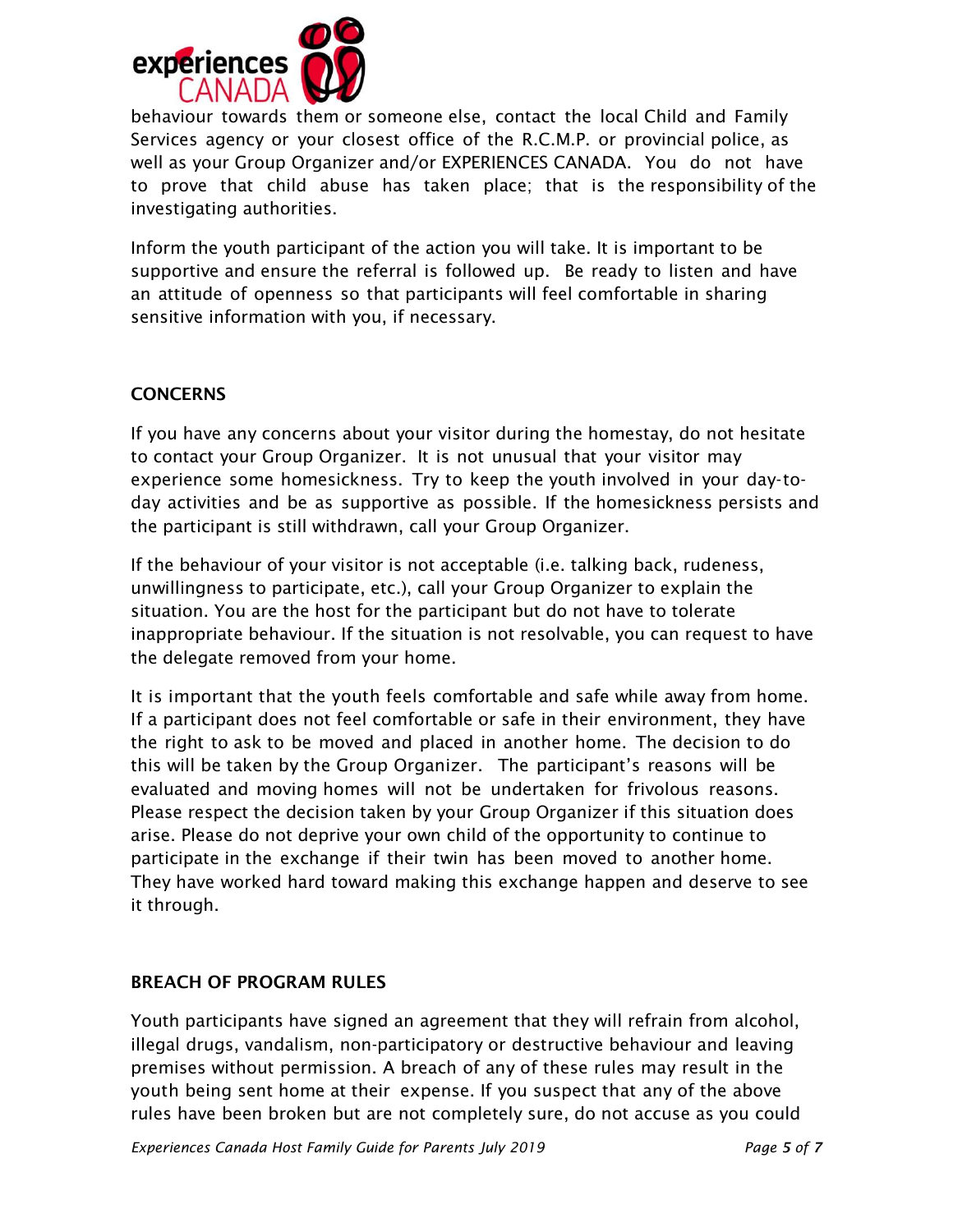

be mistaken. If, however, you are certain, contact your Group Organizer and let them know what has happened. The Group Organizer will determine a course of action and call the youth's parents and, if needed, complete EXPERIENCES CANADA's Accident/Incident Report form.

# AUTOMOBILE INSURANCE

Liability insurance does not replace automobile insurance. If you use your vehicle, including driving your visitor around during the exchange, your automobile insurance will respond to any accidents.

# COMMERCIAL GENERAL LIABILITY INSURANCE

EXPERIENCES CANADA has a Commercial General Liability insurance policy designed to provide requisite coverage for EXPERIENCES CANADA volunteers leading or assisting in the Exchange program up to \$10,000,000. If you plan on undertaking any activities with your participant that may be deemed high-risk, you should ensure that you have your own insurance coverage. Please note that certain activities may be excluded from insurance coverage. Verify with your insurer prior to undertaking any activities that may be deemed too high-risk.

# MOTORIZED VEHICLES

EXPERIENCES CANADA does not encourage youth participants to drive. Experienced drivers and parents should make themselves available to transport youth to and from the different events as much as possible. The decision to allow youth to drive cars, all-terrain vehicles, snowmobiles, motorcycles, trucks, etc. is at the discretion of the host family and parent(s)/legal guardian(s) of the visitor provided that the youth participant has a valid driver's license, is insured for the vehicle and follows all safety precautions.

# WATER SAFETY

For any activity on water, participants must wear a lifejacket. This includes, but is not limited to, boating, canoeing, water-skiing, jet-skiing, sailing, white-water rafting, etc. Prior to taking participants on water excursions, discuss their level of swimming skills. Due caution should be considered when undertaking water-related activities. Please consider the following: